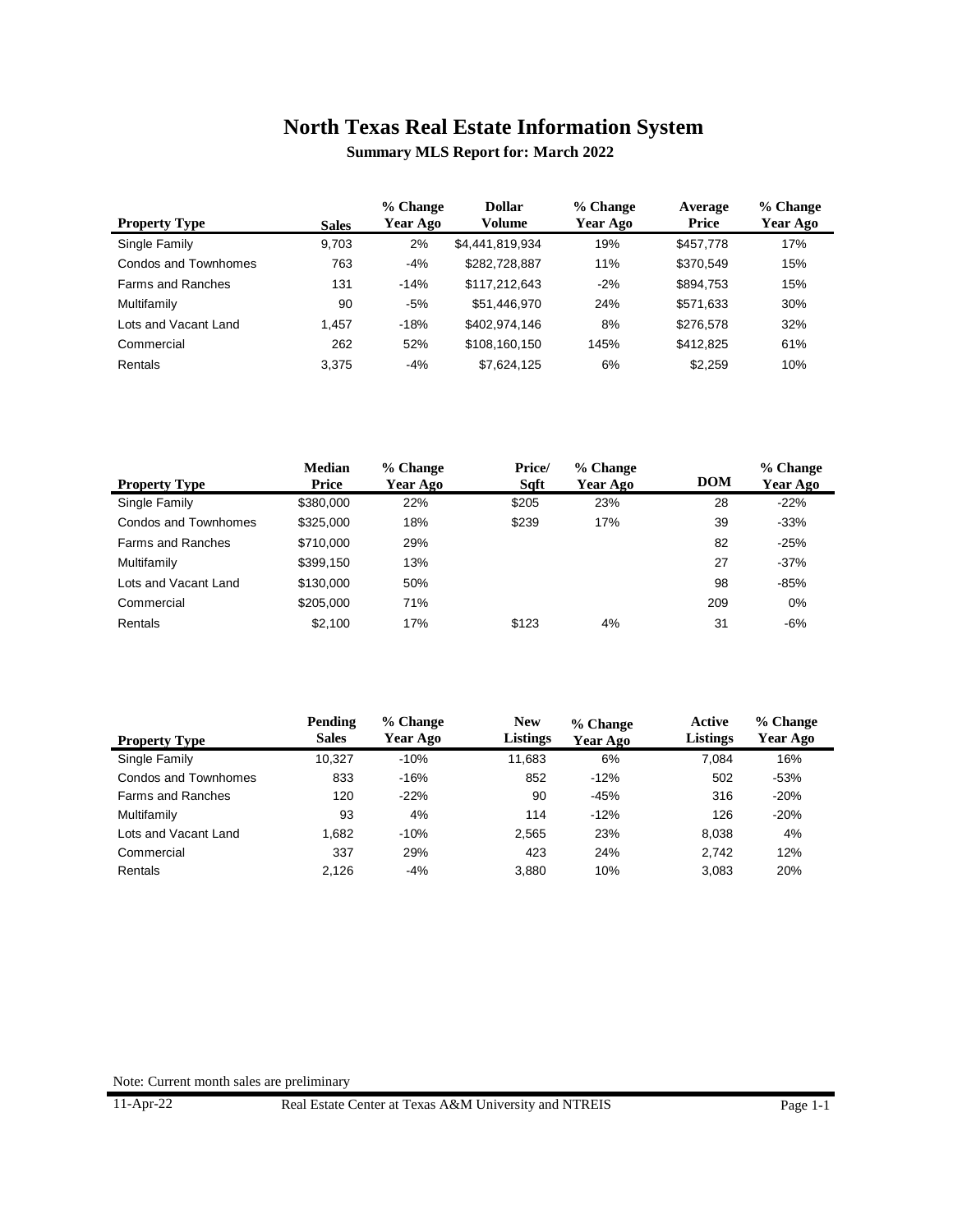**Year-to-Date Summary MLS Report for: March 2022**

| <b>Property Type</b>     | <b>Sales</b> | % Change<br>Year Ago | <b>Dollar</b><br>Volume | % Change<br>Year Ago | Average<br>Price | % Change<br><b>Year Ago</b> |
|--------------------------|--------------|----------------------|-------------------------|----------------------|------------------|-----------------------------|
| Single Family            | 23.930       | 2%                   | \$10,424,107,900        | 19%                  | \$435,608        | 16%                         |
| Condos and Townhomes     | 1.884        | 2%                   | \$682,233,911           | 16%                  | \$362,120        | 14%                         |
| <b>Farms and Ranches</b> | 350          | $0\%$                | \$298.237.631           | 11%                  | \$852,108        | 11%                         |
| Multifamily              | 222          | 5%                   | \$125,288,858           | 43%                  | \$564.364        | 37%                         |
| Lots and Vacant Land     | 3.600        | $-9%$                | \$1,014,682,260         | 26%                  | \$281,856        | 38%                         |
| Commercial               | 599          | 55%                  | \$239,329,774           | 126%                 | \$399.549        | 46%                         |
| <b>Rentals</b>           | 9.130        | $1\%$                | \$20.383.323            | 14%                  | \$2.233          | 13%                         |

|                          | <b>Median</b> | % Change | Price/ | % Change |            | % Change |
|--------------------------|---------------|----------|--------|----------|------------|----------|
| <b>Property Type</b>     | Price         | Year Ago | Sqft   | Year Ago | <b>DOM</b> | Year Ago |
| Single Family            | \$365,000     | 22%      | \$197  | 22%      | 30         | $-23%$   |
| Condos and Townhomes     | \$311,380     | 13%      | \$236  | 17%      | 43         | $-28%$   |
| <b>Farms and Ranches</b> | \$664,750     | 28%      |        |          | 78         | $-26%$   |
| Multifamily              | \$389,020     | 16%      |        |          | 34         | $-29%$   |
| Lots and Vacant Land     | \$123,000     | 37%      |        |          | 107        | $-73%$   |
| Commercial               | \$219.200     | 71%      |        |          | 206        | 4%       |
| Rentals                  | \$2,100       | 17%      | \$118  | 4%       | 32         | $-9%$    |

|                          | Pending      | % Change | <b>New</b>      | % Change | Active          | % Change |  |
|--------------------------|--------------|----------|-----------------|----------|-----------------|----------|--|
| <b>Property Type</b>     | <b>Sales</b> | Year Ago | <b>Listings</b> | Year Ago | <b>Listings</b> | Year Ago |  |
| Single Family            | 27.270       | $-8%$    | 27.679          | 2%       | 5.749           | $-16%$   |  |
| Condos and Townhomes     | 2.318        | $-10%$   | 2.166           | $-14%$   | 438             | $-65%$   |  |
| <b>Farms and Ranches</b> | 413          | $-5%$    | 355             | $-7%$    | 357             | $-16%$   |  |
| Multifamily              | 255          | $-19%$   | 331             | 1%       | 109             | $-28%$   |  |
| Lots and Vacant Land     | 4.951        | $-7%$    | 6.553           | 18%      | 7.645           | $-7%$    |  |
| Commercial               | 810          | 43%      | 1.222           | 23%      | 2.444           | $-4%$    |  |
| Rentals                  | 5.899        | 6%       | 10.547          | 11%      | 2.925           | $-6%$    |  |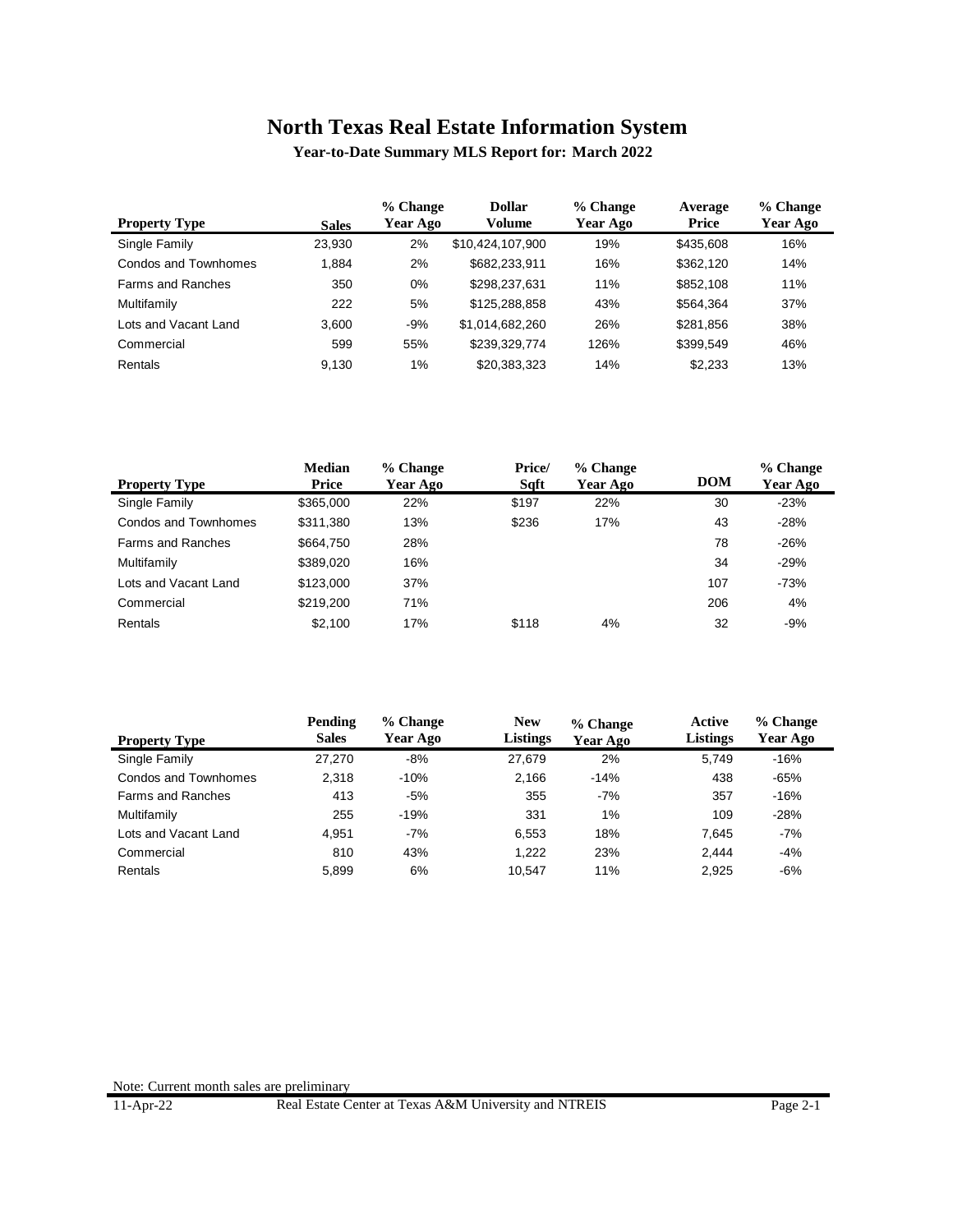**Sales Closed by Month: March 2022 Single Family**

| Year | Month | <b>Sales</b> | Average<br><b>Price</b> | Median<br><b>Price</b> | Price per<br>Sqft | <b>New</b><br>Listings | <b>Active</b><br>Listings | Pending<br><b>Sales</b> | <b>DOM</b> | Sold to<br><b>List Price</b> |
|------|-------|--------------|-------------------------|------------------------|-------------------|------------------------|---------------------------|-------------------------|------------|------------------------------|
| 2020 | Jan   | 6,377        | \$308,187               | \$259,000              | \$136             | 11,038                 | 20,631                    | 9,236                   | 63         | 97.3%                        |
| 2020 | Feb   | 7,534        | \$317,415               | \$265,000              | \$139             | 11,385                 | 20,723                    | 10,166                  | 63         | 97.5%                        |
| 2020 | Mar   | 9,252        | \$323,566               | \$270,000              | \$141             | 12,176                 | 20,853                    | 9,831                   | 56         | 97.8%                        |
| 2020 | Apr   | 7,913        | \$320,603               | \$275,000              | \$140             | 10,511                 | 20,881                    | 8,991                   | 51         | 98.0%                        |
| 2020 | May   | 8,418        | \$318,854               | \$270,700              | \$140             | 13,485                 | 19,398                    | 13,342                  | 51         | 97.8%                        |
| 2020 | Jun   | 11,896       | \$339,651               | \$284,140              | \$145             | 13,191                 | 17,222                    | 14,379                  | 50         | 98.0%                        |
| 2020 | Jul   | 13,679       | \$354,032               | \$292,000              | \$147             | 13,503                 | 16,177                    | 13,501                  | 47         | 98.1%                        |
| 2020 | Aug   | 11,908       | \$350,932               | \$290,000              | \$148             | 12,220                 | 14,642                    | 13,162                  | 43         | 98.3%                        |
| 2020 | Sep   | 11,324       | \$351,839               | \$290,000              | \$149             | 11,030                 | 13,432                    | 11,495                  | 41         | 98.4%                        |
| 2020 | Oct   | 11,093       | \$359,985               | \$295,000              | \$152             | 10,803                 | 12,600                    | 11,046                  | 40         | 98.3%                        |
| 2020 | Nov   | 9,337        | \$359,285               | \$295,000              | \$154             | 8,263                  | 10,624                    | 9,652                   | 38         | 98.4%                        |
| 2020 | Dec   | 10,621       | \$364,107               | \$295,000              | \$156             | 7,208                  | 9,039                     | 8,234                   | 40         | 98.2%                        |
| 2021 | Jan   | 6,901        | \$352,590               | \$285,000              | \$154             | 8,966                  | 7,806                     | 9,955                   | 42         | 98.5%                        |
| 2021 | Feb   | 6,919        | \$379,406               | \$301,040              | \$162             | 7,180                  | 6,687                     | 8,252                   | 40         | 99.1%                        |
| 2021 | Mar   | 9,527        | \$392,304               | \$311,100              | \$167             | 10,996                 | 6,085                     | 11,429                  | 36         | 100.1%                       |
| 2021 | Apr   | 9,986        | \$407,246               | \$325,000              | \$174             | 12,314                 | 6,967                     | 11,495                  | 28         | 101.4%                       |
| 2021 | May   | 10,505       | \$423,827               | \$340,000              | \$179             | 11,907                 | 7,067                     | 11,709                  | 24         | 102.2%                       |
| 2021 | Jun   | 11,368       | \$431,797               | \$349,420              | \$182             | 13,284                 | 8,603                     | 11,762                  | 20         | 102.8%                       |
| 2021 | Jul   | 11,140       | \$421,450               | \$346,000              | \$181             | 14,480                 | 11,105                    | 11,833                  | 19         | 102.6%                       |
| 2021 | Aug   | 11,165       | \$415,645               | \$345,000              | \$182             | 12,133                 | 10,417                    | 12,236                  | 20         | 101.8%                       |
| 2021 | Sep   | 10,765       | \$414,347               | \$344,300              | \$183             | 11,173                 | 10,348                    | 10,939                  | 23         | 100.7%                       |
| 2021 | Oct   | 9,930        | \$412,938               | \$345,000              | \$182             | 10,440                 | 9,753                     | 10,788                  | 26         | 100.7%                       |
| 2021 | Nov   | 9,621        | \$410,881               | \$346,000              | \$184             | 8,721                  | 8,268                     | 9,937                   | 27         | 100.8%                       |
| 2021 | Dec   | 10,165       | \$422,509               | \$350,000              | \$188             | 6,999                  | 7,250                     | 8,318                   | 30         | 100.7%                       |
| 2022 | Jan   | 7,005        | \$410,746               | \$349,000              | \$188             | 7,965                  | 5,620                     | 8,792                   | 32         | 101.0%                       |
| 2022 | Feb   | 7,222        | \$429,938               | \$365,000              | \$196             | 8,031                  | 4,543                     | 8,151                   | 31         | 102.3%                       |
| 2022 | Mar   | 9,703        | \$457,778               | \$380,000              | \$205             | 11,683                 | 7,084                     | 10,327                  | 28         | 104.0%                       |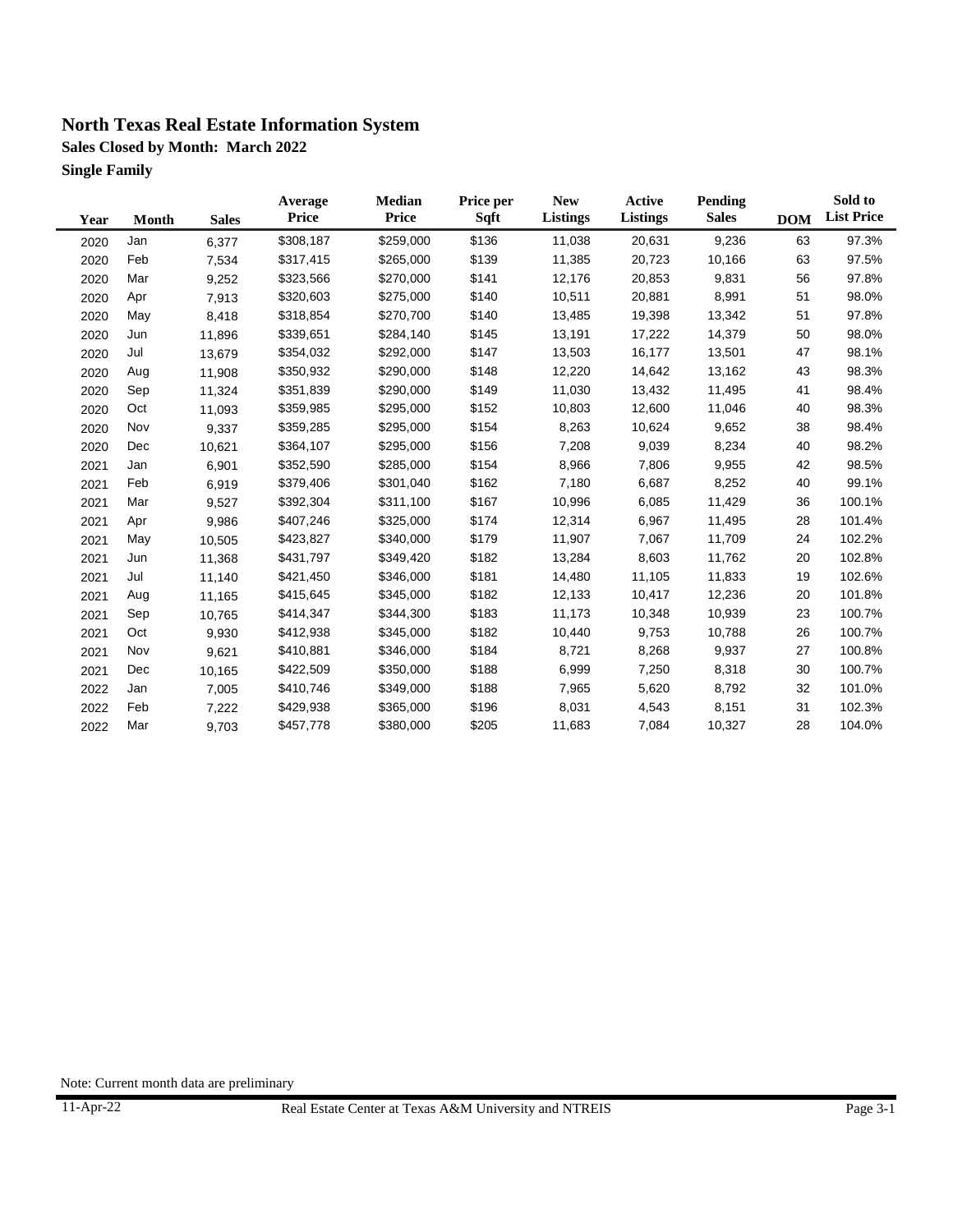**Sales Closed by Month: March 2022**

**Condos and Townhomes**

| Year | <b>Month</b> | <b>Sales</b> | Average<br><b>Price</b> | Median<br><b>Price</b> | Price per<br>Sqft | <b>New</b><br>Listings | Active<br><b>Listings</b> | <b>Pending</b><br><b>Sales</b> | <b>DOM</b> | Sold to<br><b>List Price</b> |
|------|--------------|--------------|-------------------------|------------------------|-------------------|------------------------|---------------------------|--------------------------------|------------|------------------------------|
| 2020 | Jan          | 358          | \$281,855               | \$225,000              | \$189             | 861                    | 1,926                     | 579                            | 67         | 96.5%                        |
| 2020 | Feb          | 446          | \$272,615               | \$232,540              | \$184             | 886                    | 2,017                     | 652                            | 75         | 97.3%                        |
| 2020 | Mar          | 536          | \$274,417               | \$240,500              | \$177             | 848                    | 2,030                     | 450                            | 62         | 97.4%                        |
| 2020 | Apr          | 412          | \$278,605               | \$263,820              | \$179             | 678                    | 2,165                     | 423                            | 59         | 97.3%                        |
| 2020 | May          | 408          | \$276,457               | \$237,250              | \$179             | 974                    | 2,212                     | 698                            | 61         | 97.4%                        |
| 2020 | Jun          | 617          | \$269,386               | \$250,000              | \$177             | 1,071                  | 2,184                     | 829                            | 60         | 97.4%                        |
| 2020 | Jul          | 763          | \$280,260               | \$249,900              | \$182             | 1,103                  | 2,293                     | 806                            | 58         | 97.3%                        |
| 2020 | Aug          | 668          | \$289,909               | \$250,000              | \$187             | 936                    | 2,253                     | 760                            | 50         | 97.7%                        |
| 2020 | Sep          | 673          | \$292,952               | \$265,000              | \$189             | 913                    | 2,156                     | 760                            | 59         | 97.6%                        |
| 2020 | Oct          | 687          | \$294,524               | \$261,000              | \$185             | 926                    | 2,125                     | 711                            | 55         | 97.8%                        |
| 2020 | Nov          | 592          | \$297,388               | \$255,000              | \$194             | 675                    | 1,904                     | 648                            | 56         | 97.1%                        |
| 2020 | Dec          | 726          | \$288,772               | \$268,000              | \$186             | 580                    | 1,611                     | 633                            | 57         | 97.7%                        |
| 2021 | Jan          | 485          | \$301,206               | \$263,300              | \$193             | 879                    | 1,450                     | 855                            | 62         | 96.5%                        |
| 2021 | Feb          | 578          | \$328,083               | \$284,500              | \$205             | 668                    | 1,266                     | 737                            | 61         | 97.7%                        |
| 2021 | Mar          | 792          | \$320,933               | \$275,500              | \$205             | 969                    | 1,075                     | 997                            | 58         | 98.2%                        |
| 2021 | Apr          | 917          | \$328,639               | \$290,000              | \$212             | 991                    | 1,117                     | 945                            | 47         | 99.1%                        |
| 2021 | May          | 789          | \$344,783               | \$307,040              | \$216             | 975                    | 1,059                     | 995                            | 44         | 99.3%                        |
| 2021 | Jun          | 900          | \$340,398               | \$285,980              | \$219             | 1,009                  | 1,144                     | 918                            | 42         | 99.3%                        |
| 2021 | Jul          | 813          | \$328,513               | \$295,000              | \$212             | 1,038                  | 1,258                     | 864                            | 41         | 99.8%                        |
| 2021 | Aug          | 806          | \$329,418               | \$294,090              | \$214             | 897                    | 1,216                     | 846                            | 38         | 99.7%                        |
| 2021 | Sep          | 793          | \$321,479               | \$299,900              | \$213             | 851                    | 1,126                     | 908                            | 35         | 99.5%                        |
| 2021 | Oct          | 756          | \$330,812               | \$280,000              | \$216             | 782                    | 1,004                     | 780                            | 39         | 99.3%                        |
| 2021 | Nov          | 652          | \$317,203               | \$288,000              | \$212             | 608                    | 858                       | 747                            | 42         | 99.6%                        |
| 2021 | Dec          | 752          | \$345,232               | \$288,000              | \$226             | 503                    | 688                       | 655                            | 39         | 99.0%                        |
| 2022 | Jan          | 523          | \$344,204               | \$300,490              | \$225             | 720                    | 479                       | 803                            | 46         | 99.3%                        |
| 2022 | Feb          | 598          | \$367,034               | \$308,640              | \$241             | 594                    | 333                       | 682                            | 46         | 101.1%                       |
| 2022 | Mar          | 763          | \$370,549               | \$325,000              | \$239             | 852                    | 502                       | 833                            | 39         | 101.9%                       |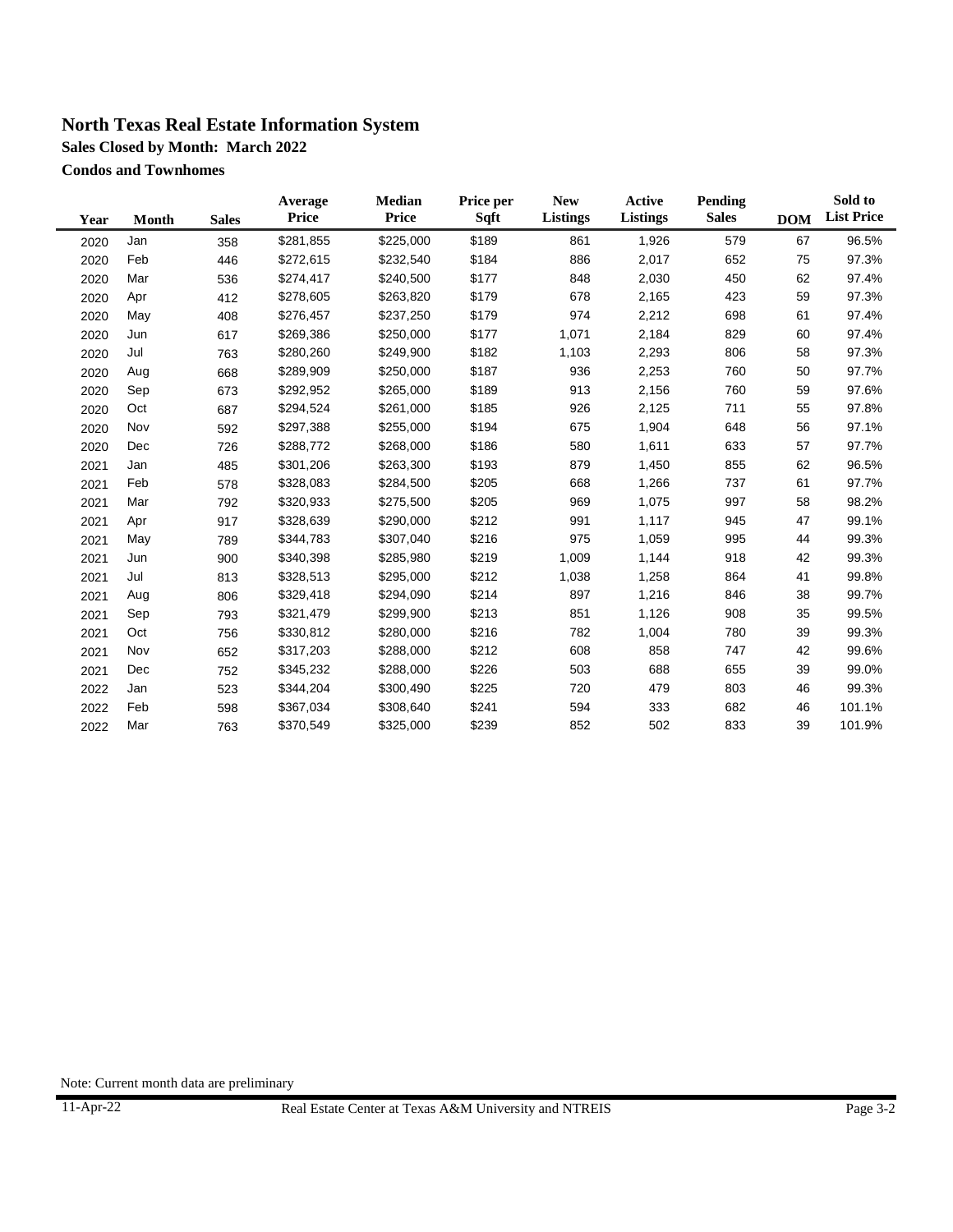**Sales Closed by Month: March 2022**

**Farms and Ranches**

| Year | Month | <b>Sales</b> | Average<br>Price | Median<br><b>Price</b> | Price per<br>Sqft | <b>New</b><br><b>Listings</b> | Active<br><b>Listings</b> | <b>Pending</b><br><b>Sales</b> | <b>DOM</b> | Sold to<br><b>List Price</b> |
|------|-------|--------------|------------------|------------------------|-------------------|-------------------------------|---------------------------|--------------------------------|------------|------------------------------|
| 2020 | Jan   | 60           | \$517,906        | \$352,750              |                   | 181                           | 892                       | 115                            | 109        | 93.8%                        |
| 2020 | Feb   | 88           | \$462,257        | \$360,000              |                   | 186                           | 908                       | 128                            | 132        | 93.5%                        |
| 2020 | Mar   | 91           | \$579,451        | \$390,000              |                   | 188                           | 888                       | 97                             | 129        | 95.2%                        |
| 2020 | Apr   | 85           | \$494,477        | \$385,000              |                   | 137                           | 879                       | 97                             | 103        | 92.8%                        |
| 2020 | May   | 78           | \$481,137        | \$351,250              |                   | 178                           | 867                       | 130                            | 119        | 92.8%                        |
| 2020 | Jun   | 105          | \$532,714        | \$390,000              |                   | 232                           | 855                       | 150                            | 96         | 95.4%                        |
| 2020 | Jul   | 110          | \$573,801        | \$422,500              |                   | 216                           | 856                       | 170                            | 119        | 93.1%                        |
| 2020 | Aug   | 142          | \$559,787        | \$404,000              |                   | 181                           | 803                       | 165                            | 113        | 93.8%                        |
| 2020 | Sep   | 141          | \$721,870        | \$466,500              |                   | 163                           | 724                       | 168                            | 130        | 94.0%                        |
| 2020 | Oct   | 148          | \$632,576        | \$508,000              |                   | 182                           | 695                       | 153                            | 106        | 94.1%                        |
| 2020 | Nov   | 117          | \$630,994        | \$480,000              |                   | 137                           | 649                       | 138                            | 93         | 96.8%                        |
| 2020 | Dec   | 152          | \$704,579        | \$499,950              |                   | 114                           | 558                       | 138                            | 89         | 92.6%                        |
| 2021 | Jan   | 103          | \$577,522        | \$472,000              |                   | 119                           | 480                       | 141                            | 87         | 95.5%                        |
| 2021 | Feb   | 93           | \$956,487        | \$531,400              |                   | 99                            | 400                       | 139                            | 119        | 91.2%                        |
| 2021 | Mar   | 153          | \$780,819        | \$550,000              |                   | 165                           | 394                       | 153                            | 110        | 94.7%                        |
| 2021 | Apr   | 139          | \$787,326        | \$555,000              |                   | 181                           | 377                       | 150                            | 100        | 95.5%                        |
| 2021 | May   | 126          | \$837,349        | \$594,500              |                   | 198                           | 397                       | 181                            | 108        | 94.8%                        |
| 2021 | Jun   | 119          | \$766,866        | \$559,000              |                   | 203                           | 455                       | 140                            | 66         | 95.9%                        |
| 2021 | Jul   | 146          | \$791,120        | \$575,000              |                   | 283                           | 535                       | 140                            | 77         | 95.3%                        |
| 2021 | Aug   | 135          | \$856,817        | \$600,000              |                   | 219                           | 551                       | 171                            | 66         | 96.4%                        |
| 2021 | Sep   | 125          | \$970,931        | \$550,000              |                   | 208                           | 570                       | 143                            | 57         | 96.8%                        |
| 2021 | Oct   | 131          | \$786,781        | \$565,000              |                   | 178                           | 558                       | 143                            | 56         | 94.8%                        |
| 2021 | Nov   | 123          | \$841,176        | \$625,000              |                   | 158                           | 531                       | 145                            | 66         | 94.2%                        |
| 2021 | Dec   | 151          | \$994,200        | \$545,000              |                   | 103                           | 436                       | 147                            | 74         | 92.9%                        |
| 2022 | Jan   | 121          | \$902,106        | \$640,000              |                   | 139                           | 407                       | 140                            | 86         | 95.3%                        |
| 2022 | Feb   | 98           | \$733,369        | \$672,500              |                   | 126                           | 347                       | 153                            | 63         | 94.6%                        |
| 2022 | Mar   | 131          | \$894,753        | \$710,000              |                   | 90                            | 316                       | 120                            | 82         | 95.4%                        |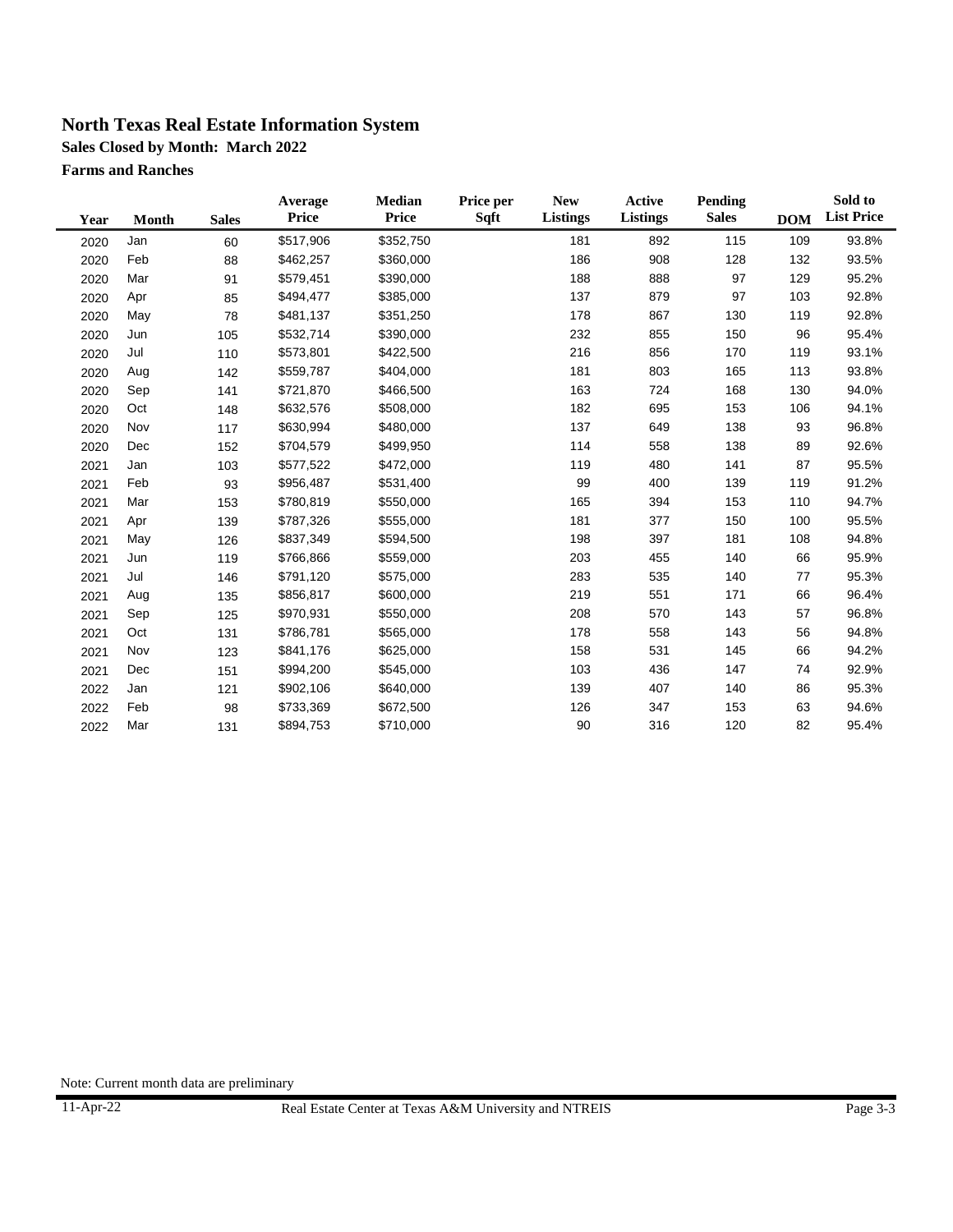**Sales Closed by Month: March 2022 Multifamily**

| Year | Month | <b>Sales</b> | Average<br><b>Price</b> | <b>Median</b><br><b>Price</b> | Price per<br>Sqft | <b>New</b><br>Listings | <b>Active</b><br>Listings | Pending<br><b>Sales</b> | <b>DOM</b> | Sold to<br><b>List Price</b> |
|------|-------|--------------|-------------------------|-------------------------------|-------------------|------------------------|---------------------------|-------------------------|------------|------------------------------|
| 2020 | Jan   | 58           | \$358,623               | \$319,000                     |                   | 98                     | 189                       | 77                      | 46         | 93.2%                        |
| 2020 | Feb   | 61           | \$313,249               | \$267,500                     |                   | 122                    | 200                       | 91                      | 59         | 96.7%                        |
| 2020 | Mar   | 56           | \$378,598               | \$292,500                     |                   | 91                     | 202                       | 62                      | 42         | 96.5%                        |
| 2020 | Apr   | 48           | \$326,870               | \$319,350                     |                   | 85                     | 222                       | 49                      | 31         | 96.9%                        |
| 2020 | May   | 34           | \$288,275               | \$278,750                     |                   | 88                     | 210                       | 57                      | 30         | 95.0%                        |
| 2020 | Jun   | 61           | \$404,573               | \$384,900                     |                   | 81                     | 205                       | 75                      | 54         | 97.9%                        |
| 2020 | Jul   | 78           | \$360,752               | \$279,750                     |                   | 125                    | 212                       | 102                     | 46         | 95.8%                        |
| 2020 | Aug   | 60           | \$377,368               | \$330,000                     |                   | 89                     | 198                       | 90                      | 44         | 97.5%                        |
| 2020 | Sep   | 76           | \$374,145               | \$333,500                     |                   | 145                    | 197                       | 119                     | 44         | 101.0%                       |
| 2020 | Oct   | 84           | \$410,494               | \$261,000                     |                   | 91                     | 190                       | 82                      | 40         | 98.5%                        |
| 2020 | Nov   | 72           | \$417,101               | \$238,000                     |                   | 80                     | 176                       | 82                      | 55         | 95.6%                        |
| 2020 | Dec   | 64           | \$467,287               | \$331,240                     |                   | 94                     | 175                       | 73                      | 57         | 95.2%                        |
| 2021 | Jan   | 59           | \$386,890               | \$305,000                     |                   | 127                    | 163                       | 113                     | 58         | 96.2%                        |
| 2021 | Feb   | 58           | \$396,471               | \$327,500                     |                   | 73                     | 137                       | 113                     | 44         | 96.4%                        |
| 2021 | Mar   | 95           | \$438,316               | \$352,000                     |                   | 129                    | 157                       | 89                      | 43         | 96.5%                        |
| 2021 | Apr   | 90           | \$479,290               | \$371,250                     |                   | 108                    | 147                       | 110                     | 64         | 95.4%                        |
| 2021 | May   | 64           | \$483,714               | \$344,500                     |                   | 144                    | 159                       | 115                     | 23         | 98.3%                        |
| 2021 | Jun   | 111          | \$466,945               | \$320,160                     |                   | 168                    | 150                       | 138                     | 35         | 98.3%                        |
| 2021 | Jul   | 113          | \$460,829               | \$385,000                     |                   | 129                    | 158                       | 129                     | 33         | 98.5%                        |
| 2021 | Aug   | 113          | \$434,226               | \$351,300                     |                   | 125                    | 164                       | 112                     | 27         | 98.5%                        |
| 2021 | Sep   | 85           | \$509,336               | \$358,550                     |                   | 104                    | 157                       | 99                      | 40         | 98.0%                        |
| 2021 | Oct   | 86           | \$513,135               | \$367,500                     |                   | 108                    | 129                       | 109                     | 46         | 98.6%                        |
| 2021 | Nov   | 72           | \$562,996               | \$426,200                     |                   | 84                     | 122                       | 93                      | 42         | 96.9%                        |
| 2021 | Dec   | 111          | \$532,116               | \$368,500                     |                   | 70                     | 83                        | 91                      | 41         | 97.5%                        |
| 2022 | Jan   | 89           | \$496,180               | \$390,000                     |                   | 114                    | 103                       | 75                      | 34         | 86.1%                        |
| 2022 | Feb   | 43           | \$690,276               | \$329,000                     |                   | 103                    | 98                        | 87                      | 47         | 87.7%                        |
| 2022 | Mar   | 90           | \$571,633               | \$399,150                     |                   | 114                    | 126                       | 93                      | 27         | 98.3%                        |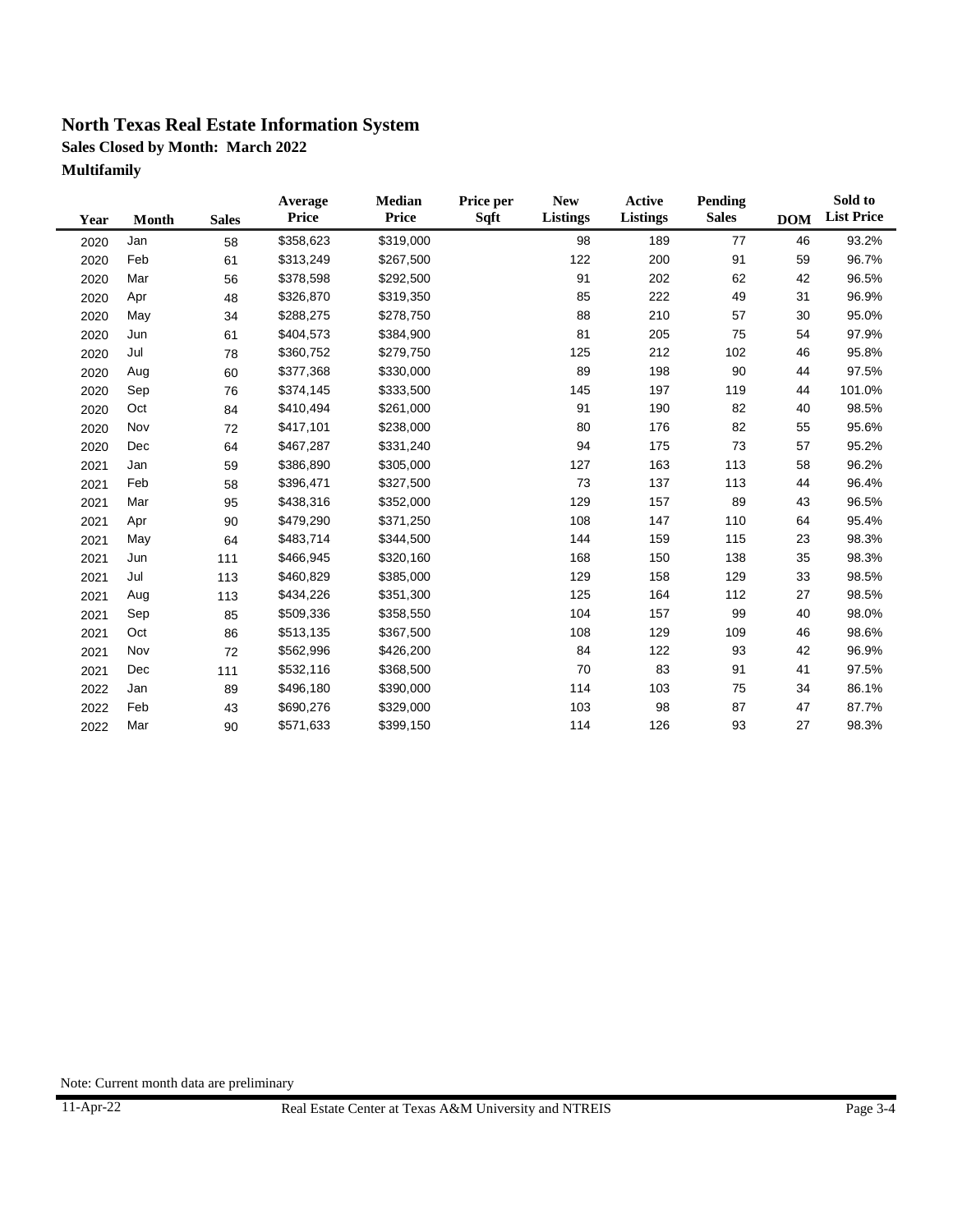**Sales Closed by Month: March 2022**

**Lots and Vacant Land**

| Year | Month | <b>Sales</b> | Average<br>Price | Median<br>Price | Price per<br>Sqft | <b>New</b><br><b>Listings</b> | <b>Active</b><br><b>Listings</b> | Pending<br><b>Sales</b> | <b>DOM</b> | Sold to<br><b>List Price</b> |
|------|-------|--------------|------------------|-----------------|-------------------|-------------------------------|----------------------------------|-------------------------|------------|------------------------------|
| 2020 | Jan   | 715          | \$224,639        | \$90,000        |                   | 1,966                         | 13,119                           | 1,016                   | 176        | 88.9%                        |
| 2020 | Feb   | 758          | \$148,552        | \$77,500        |                   | 1,950                         | 13,145                           | 1,063                   | 166        | 92.8%                        |
| 2020 | Mar   | 797          | \$180,559        | \$80,000        |                   | 1,665                         | 13,147                           | 895                     | 183        | 91.2%                        |
| 2020 | Apr   | 647          | \$155,497        | \$79,900        |                   | 1,471                         | 12,942                           | 851                     | 166        | 91.1%                        |
| 2020 | May   | 732          | \$163,015        | \$80,000        |                   | 1,578                         | 12,549                           | 1,206                   | 180        | 89.9%                        |
| 2020 | Jun   | 1,106        | \$179,421        | \$89,250        |                   | 1,844                         | 11,960                           | 1,516                   | 182        | 90.3%                        |
| 2020 | Jul   | 1,235        | \$177,510        | \$85,000        |                   | 1,832                         | 11,294                           | 1,548                   | 191        | 91.2%                        |
| 2020 | Aug   | 1,287        | \$181,970        | \$89,000        |                   | 1,772                         | 10,734                           | 1,666                   | 174        | 91.4%                        |
| 2020 | Sep   | 1,193        | \$197,341        | \$92,500        |                   | 1,687                         | 10,424                           | 1,328                   | 176        | 92.4%                        |
| 2020 | Oct   | 1,219        | \$201,538        | \$85,000        |                   | 1,887                         | 10,303                           | 1,413                   | 170        | 91.4%                        |
| 2020 | Nov   | 1,012        | \$201,221        | \$93,750        |                   | 1,631                         | 10,075                           | 1,183                   | 220        | 89.0%                        |
| 2020 | Dec   | 1,182        | \$238,339        | \$100,000       |                   | 1,380                         | 9,297                            | 1,284                   | 152        | 92.6%                        |
| 2021 | Jan   | 1,068        | \$206,075        | \$95,500        |                   | 1,899                         | 8,812                            | 1,748                   | 174        | 88.9%                        |
| 2021 | Feb   | 1,087        | \$192,806        | \$92,580        |                   | 1,573                         | 8,203                            | 1,697                   | 183        | 92.7%                        |
| 2021 | Mar   | 1,787        | \$209,604        | \$86,500        |                   | 2,085                         | 7,738                            | 1,878                   | 658        | 92.9%                        |
| 2021 | Apr   | 1,569        | \$239,836        | \$110,500       |                   | 2,076                         | 7,643                            | 1,836                   | 150        | 95.0%                        |
| 2021 | May   | 1,424        | \$244,675        | \$110,000       |                   | 2,157                         | 7,970                            | 1,601                   | 177        | 94.0%                        |
| 2021 | Jun   | 1,451        | \$271,507        | \$105,000       |                   | 2,434                         | 8,315                            | 1,517                   | 127        | 92.8%                        |
| 2021 | Jul   | 1,263        | \$258,928        | \$105,000       |                   | 2,290                         | 8,805                            | 1,474                   | 120        | 94.1%                        |
| 2021 | Aug   | 1,278        | \$244,538        | \$102,500       |                   | 2,360                         | 8,911                            | 1,547                   | 121        | 95.1%                        |
| 2021 | Sep   | 1,273        | \$275,665        | \$110,000       |                   | 2,008                         | 8,854                            | 1,432                   | 101        | 93.7%                        |
| 2021 | Oct   | 1,229        | \$248,375        | \$117,500       |                   | 1,945                         | 8,819                            | 1,483                   | 91         | 94.5%                        |
| 2021 | Nov   | 1,196        | \$286,028        | \$120,870       |                   | 1,682                         | 8,646                            | 1,368                   | 95         | 93.9%                        |
| 2021 | Dec   | 1,317        | \$371,109        | \$127,500       |                   | 1,490                         | 7,936                            | 1,337                   | 118        | 92.8%                        |
| 2022 | Jan   | 1,004        | \$291,996        | \$122,450       |                   | 2,214                         | 7,651                            | 1,707                   | 126        | 94.3%                        |
| 2022 | Feb   | 1,139        | \$279,670        | \$115,000       |                   | 1,774                         | 7,246                            | 1,562                   | 101        | 94.4%                        |
| 2022 | Mar   | 1,457        | \$276,578        | \$130,000       |                   | 2,565                         | 8,038                            | 1,682                   | 98         | 95.5%                        |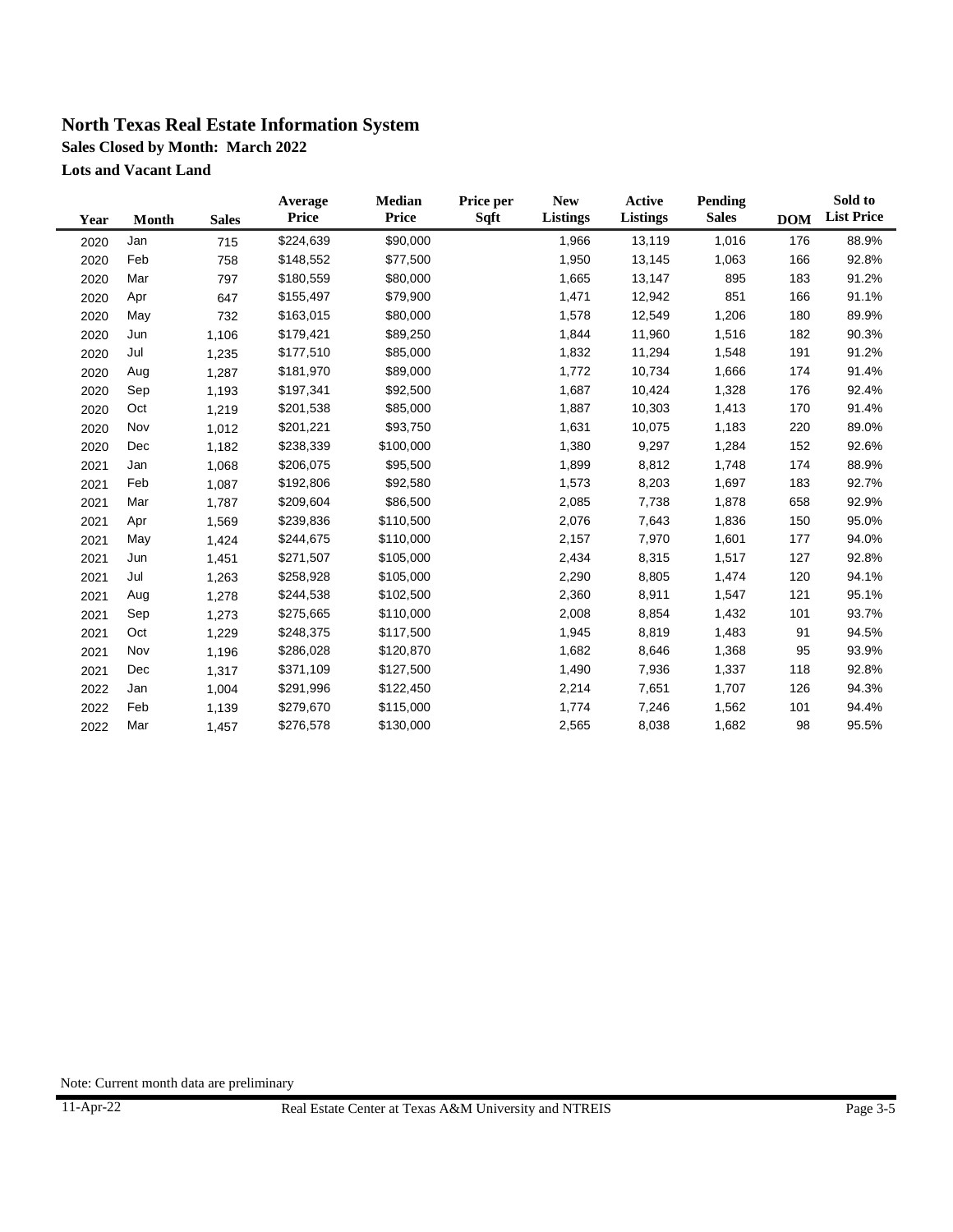**Sales Closed by Month: March 2022**

**Commercial**

| Year | <b>Month</b> | <b>Sales</b> | Average<br>Price | Median<br><b>Price</b> | Price per<br>Sqft | <b>New</b><br>Listings | Active<br>Listings | <b>Pending</b><br><b>Sales</b> | <b>DOM</b> | Sold to<br><b>List Price</b> |
|------|--------------|--------------|------------------|------------------------|-------------------|------------------------|--------------------|--------------------------------|------------|------------------------------|
| 2020 | Jan          | 100          | \$273,634        | \$90,250               |                   | 454                    | 2,928              | 140                            | 217        | 87.1%                        |
| 2020 | Feb          | 99           | \$241,932        | \$145,000              |                   | 412                    | 2,955              | 140                            | 154        | 89.8%                        |
| 2020 | Mar          | 86           | \$218,936        | \$124,500              |                   | 369                    | 3,000              | 103                            | 161        | 82.9%                        |
| 2020 | Apr          | 75           | \$196,769        | \$86,000               |                   | 265                    | 2,973              | 73                             | 176        | 85.4%                        |
| 2020 | May          | 67           | \$185,694        | \$69,300               |                   | 309                    | 2,961              | 118                            | 147        | 89.4%                        |
| 2020 | Jun          | 116          | \$236,000        | \$100,000              |                   | 333                    | 2,889              | 161                            | 161        | 88.9%                        |
| 2020 | Jul          | 141          | \$222,053        | \$137,000              |                   | 388                    | 2,885              | 177                            | 211        | 84.4%                        |
| 2020 | Aug          | 134          | \$200,418        | \$122,500              |                   | 395                    | 2,908              | 162                            | 167        | 81.7%                        |
| 2020 | Sep          | 135          | \$262,481        | \$159,900              |                   | 390                    | 2,894              | 145                            | 209        | 88.1%                        |
| 2020 | Oct          | 122          | \$284,672        | \$161,250              |                   | 323                    | 2,859              | 157                            | 215        | 88.7%                        |
| 2020 | Nov          | 95           | \$287,351        | \$169,000              |                   | 276                    | 2,840              | 131                            | 190        | 89.0%                        |
| 2020 | Dec          | 121          | \$315,069        | \$185,000              |                   | 277                    | 2,665              | 113                            | 204        | 87.9%                        |
| 2021 | Jan          | 105          | \$288,252        | \$127,940              |                   | 355                    | 2,673              | 149                            | 218        | 86.2%                        |
| 2021 | Feb          | 110          | \$287,621        | \$132,500              |                   | 296                    | 2,558              | 157                            | 159        | 90.2%                        |
| 2021 | Mar          | 172          | \$257,039        | \$119,750              |                   | 342                    | 2,445              | 261                            | 209        | 88.0%                        |
| 2021 | Apr          | 182          | \$268,936        | \$147,500              |                   | 415                    | 2,416              | 223                            | 172        | 92.0%                        |
| 2021 | May          | 156          | \$241,980        | \$165,000              |                   | 357                    | 2,398              | 192                            | 196        | 91.1%                        |
| 2021 | Jun          | 176          | \$370,036        | \$187,500              |                   | 339                    | 2,367              | 205                            | 169        | 91.8%                        |
| 2021 | Jul          | 166          | \$350,726        | \$212,500              |                   | 319                    | 2,309              | 191                            | 173        | 91.9%                        |
| 2021 | Aug          | 133          | \$283,643        | \$199,500              |                   | 347                    | 2,321              | 172                            | 182        | 91.6%                        |
| 2021 | Sep          | 147          | \$250,868        | \$150,000              |                   | 340                    | 2,273              | 183                            | 196        | 93.8%                        |
| 2021 | Oct          | 154          | \$389,666        | \$200,000              |                   | 316                    | 2,231              | 193                            | 145        | 88.1%                        |
| 2021 | Nov          | 137          | \$306,728        | \$175,000              |                   | 247                    | 2,169              | 155                            | 132        | 92.8%                        |
| 2021 | Dec          | 166          | \$560,332        | \$262,500              |                   | 226                    | 1,992              | 143                            | 209        | 91.5%                        |
| 2022 | Jan          | 161          | \$397,256        | \$218,500              |                   | 369                    | 2,023              | 188                            | 224        | 90.4%                        |
| 2022 | Feb          | 176          | \$381,883        | \$235,000              |                   | 430                    | 2,567              | 285                            | 185        | 89.4%                        |
| 2022 | Mar          | 262          | \$412,825        | \$205,000              |                   | 423                    | 2,742              | 337                            | 209        | 90.1%                        |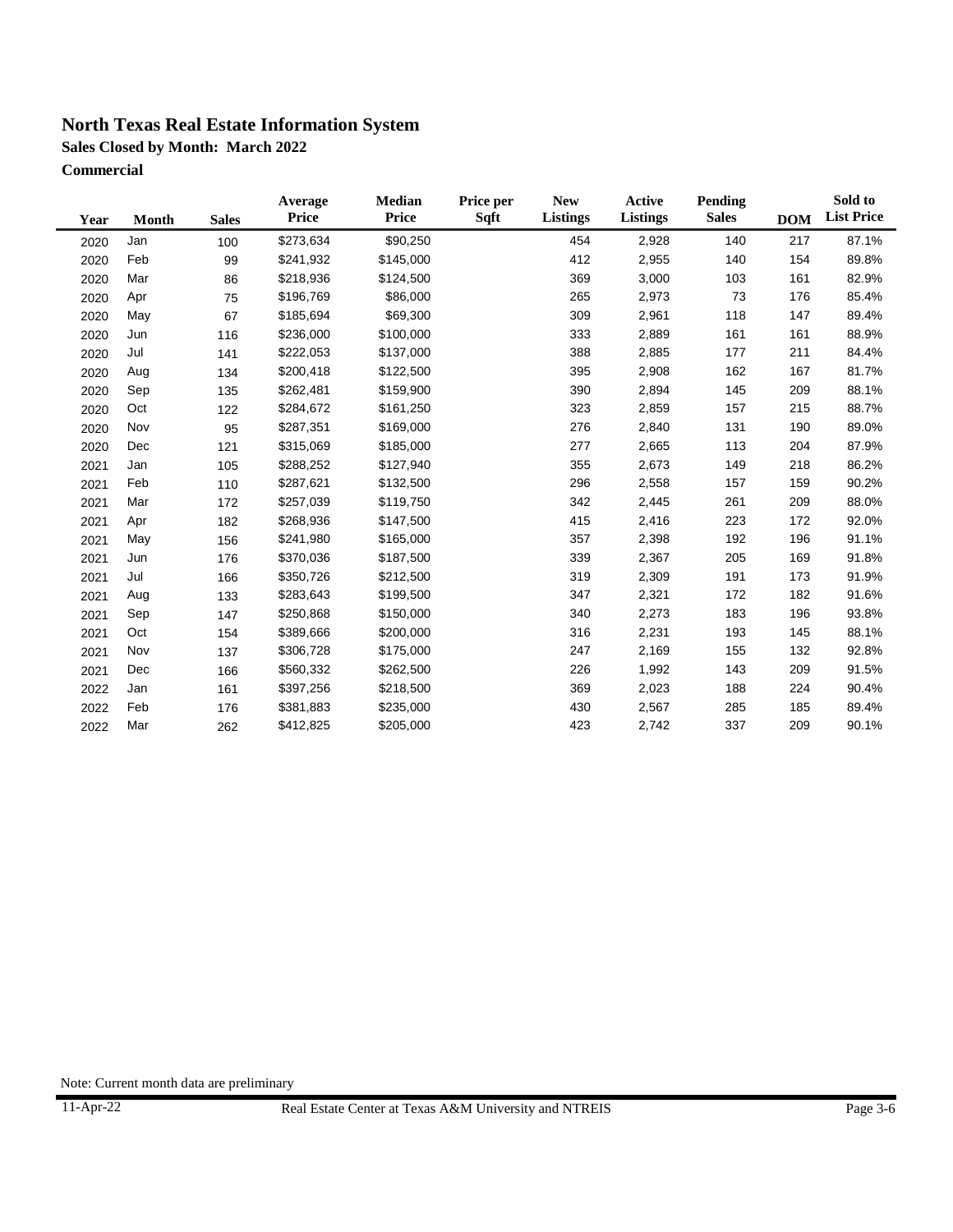**Sales Closed by Month: March 2022**

**Rentals**

| Year | <b>Month</b> | <b>Leases</b> | Average<br>Rent | <b>Median</b><br>Rent | Price per<br>100 Sqft | <b>New</b><br>Listings | Active<br><b>Listings</b> | Pending<br><b>Sales</b> | <b>DOM</b> | Sold to<br><b>List Price</b> |
|------|--------------|---------------|-----------------|-----------------------|-----------------------|------------------------|---------------------------|-------------------------|------------|------------------------------|
| 2020 | Jan          | 3,309         | \$1,787         | \$1,670               | \$99                  | 4,178                  | 5,668                     | 1,969                   | 49         | 99.9%                        |
| 2020 | Feb          | 3,382         | \$1,794         | \$1,680               | \$100                 | 3,619                  | 5,145                     | 1,949                   | 49         | 99.7%                        |
| 2020 | Mar          | 3,570         | \$1,800         | \$1,700               | \$101                 | 4,068                  | 5,068                     | 1,953                   | 41         | 99.6%                        |
| 2020 | Apr          | 3,517         | \$1,805         | \$1,700               | \$100                 | 4,031                  | 4,762                     | 2,080                   | 39         | 99.6%                        |
| 2020 | May          | 4,106         | \$1,875         | \$1,750               | \$100                 | 4,469                  | 4,349                     | 2,479                   | 37         | 99.7%                        |
| 2020 | Jun          | 4,301         | \$1,947         | \$1,800               | \$105                 | 4,696                  | 4,252                     | 2,658                   | 33         | 99.9%                        |
| 2020 | Jul          | 4,254         | \$1,940         | \$1,800               | \$105                 | 4,778                  | 4,175                     | 2,597                   | 31         | 99.9%                        |
| 2020 | Aug          | 3,831         | \$1,980         | \$1,800               | \$94                  | 4,210                  | 4,069                     | 2,204                   | 31         | 99.8%                        |
| 2020 | Sep          | 3,206         | \$1,988         | \$1,800               | \$109                 | 3,684                  | 3,935                     | 1,910                   | 31         | 100.2%                       |
| 2020 | Oct          | 3,171         | \$1,934         | \$1,780               | \$107                 | 3,690                  | 4,095                     | 1,771                   | 32         | 99.7%                        |
| 2020 | Nov          | 2,648         | \$1,934         | \$1,750               | \$109                 | 3,163                  | 3,991                     | 1,503                   | 34         | 99.6%                        |
| 2020 | Dec          | 2,819         | \$1,898         | \$1,750               | \$108                 | 3,145                  | 3,787                     | 1,614                   | 36         | 99.9%                        |
| 2021 | Jan          | 2,847         | \$1,886         | \$1,750               | \$110                 | 3,345                  | 3,628                     | 1,765                   | 37         | 99.8%                        |
| 2021 | Feb          | 2,630         | \$2,002         | \$1,800               | \$111                 | 2,634                  | 3,159                     | 1,595                   | 37         | 100.5%                       |
| 2021 | Mar          | 3,526         | \$2,049         | \$1,800               | \$118                 | 3,513                  | 2,567                     | 2,204                   | 33         | 101.0%                       |
| 2021 | Apr          | 3,196         | \$2,070         | \$1,900               | \$117                 | 3,317                  | 2,275                     | 2,026                   | 28         | 100.8%                       |
| 2021 | May          | 3,128         | \$2,166         | \$1,950               | \$121                 | 3,473                  | 2,258                     | 2,111                   | 25         | 101.7%                       |
| 2021 | Jun          | 3,433         | \$2,150         | \$2,000               | \$118                 | 3,801                  | 2,269                     | 2,203                   | 25         | 101.0%                       |
| 2021 | Jul          | 3,592         | \$2,227         | \$2,000               | \$121                 | 3,894                  | 2,268                     | 2,348                   | 22         | 100.9%                       |
| 2021 | Aug          | 3,172         | \$2,213         | \$2,000               | \$121                 | 3,524                  | 2,373                     | 1,921                   | 25         | 100.7%                       |
| 2021 | Sep          | 2,807         | \$2,173         | \$2,020               | \$121                 | 3,343                  | 2,680                     | 1,806                   | 24         | 100.5%                       |
| 2021 | Oct          | 2,819         | \$2,181         | \$2,010               | \$121                 | 3,609                  | 2,975                     | 1,756                   | 25         | 100.6%                       |
| 2021 | Nov          | 2,604         | \$2,153         | \$2,000               | \$121                 | 3,379                  | 3,355                     | 1,722                   | 27         | 100.4%                       |
| 2021 | Dec          | 2,712         | \$2,162         | \$2,000               | \$122                 | 3,156                  | 3,413                     | 1,546                   | 32         | 100.0%                       |
| 2022 | Jan          | 2,938         | \$2,220         | \$2,050               | \$123                 | 3,577                  | 3,308                     | 1,901                   | 33         | 100.1%                       |
| 2022 | Feb          | 2,817         | \$2,214         | \$2,100               | \$107                 | 3,090                  | 2,385                     | 1,872                   | 33         | 100.0%                       |
| 2022 | Mar          | 3,375         | \$2,259         | \$2,100               | \$123                 | 3,880                  | 3,083                     | 2,126                   | 31         | 100.3%                       |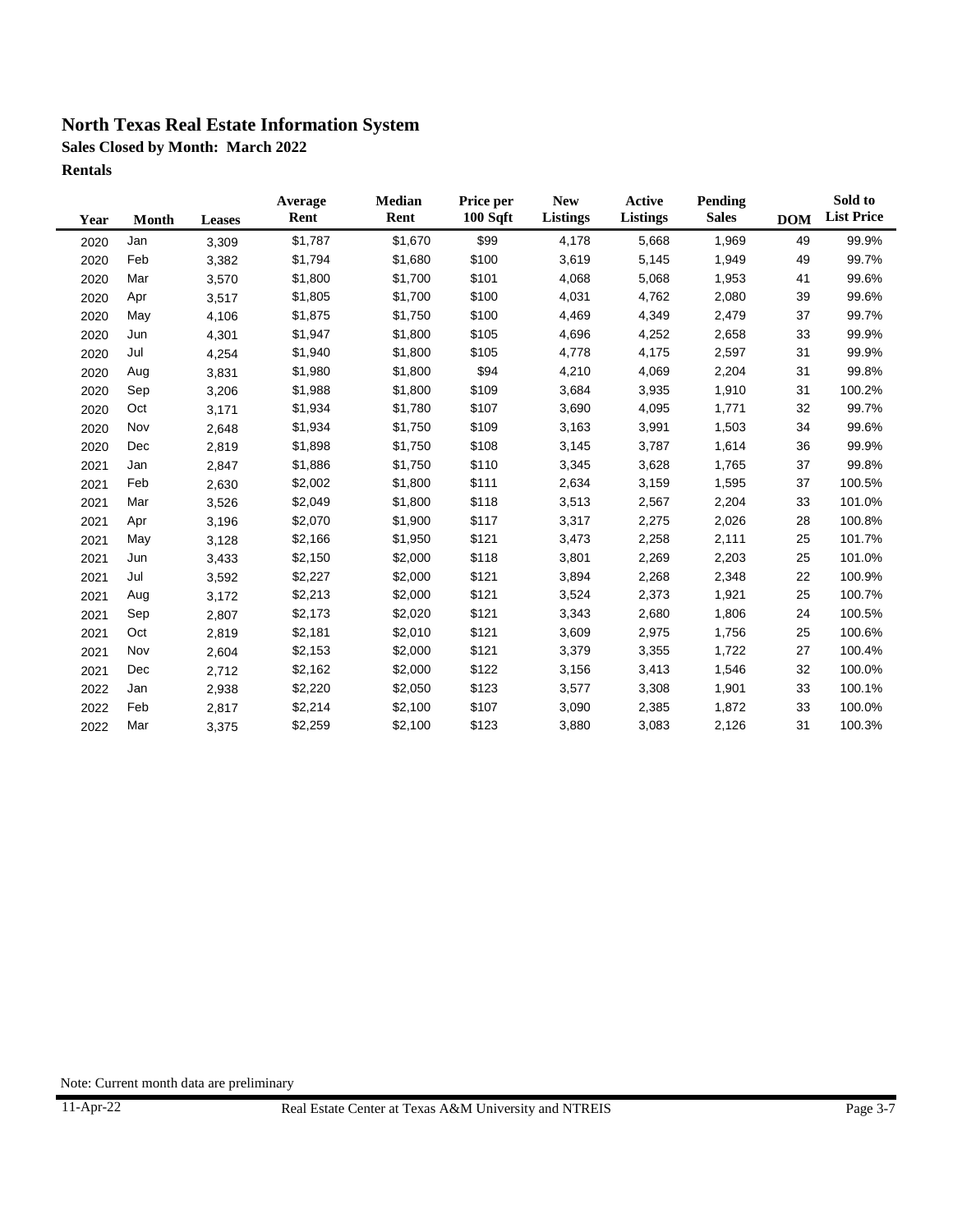**Sales Closed by Price Class for: March 2022**

**Single Family**

 $\blacksquare$ 

| <b>Price Class</b>     | <b>Sales</b> | Percent<br><b>Distribution</b> | <b>Sales</b><br><b>Year-to-Date</b> | % Change<br>Year Ago | Active<br><b>Listings</b> | <b>Months</b><br><b>Inventory</b> |
|------------------------|--------------|--------------------------------|-------------------------------------|----------------------|---------------------------|-----------------------------------|
| \$1 to \$19,999        | $\mathbf{1}$ | 0.0%                           | 8                                   | $-50%$               | 16                        | 6.0                               |
| \$20,000 to \$29,999   | 8            | 0.1%                           | 17                                  | $-35%$               | 9                         | 1.6                               |
| \$30,000 to \$39,999   | 11           | 0.1%                           | 28                                  | $-35%$               | 15                        | 1.6                               |
| \$40,000 to \$49,999   | 15           | 0.2%                           | 45                                  | $-21%$               | 19                        | 1.3                               |
| \$50,000 to \$59,999   | 13           | 0.1%                           | 45                                  | $-26%$               | 20                        | 1.3                               |
| \$60,000 to \$69,999   | 17           | 0.2%                           | 61                                  | $-28%$               | 37                        | 1.8                               |
| \$70,000 to \$79,999   | 33           | 0.3%                           | 76                                  | $-26%$               | 39                        | 1.5                               |
| \$80,000 to \$89,999   | 27           | 0.3%                           | 81                                  | $-35%$               | 45                        | 1.7                               |
| \$90,000 to \$99,999   | 33           | 0.3%                           | 78                                  | $-32%$               | 47                        | 1.8                               |
| \$100,000 to \$109,999 | 31           | 0.3%                           | 86                                  | $-21%$               | 36                        | 1.3                               |
| \$110,000 to \$119,999 | 53           | 0.5%                           | 121                                 | $-28%$               | 46                        | 1.1                               |
| \$120,000 to \$129,999 | 64           | 0.7%                           | 147                                 | $-31%$               | 77                        | 1.6                               |
| \$130,000 to \$139,999 | 50           | 0.5%                           | 148                                 | $-42%$               | 55                        | 1.1                               |
| \$140,000 to \$149,999 | 65           | 0.7%                           | 166                                 | $-39%$               | 68                        | $1.2$                             |
| \$150,000 to \$159,999 | 94           | 1.0%                           | 218                                 | $-36%$               | 55                        | 0.8                               |
| \$160,000 to \$169,999 | 88           | 0.9%                           | 224                                 | $-41%$               | 77                        | 1.0                               |
| \$170,000 to \$179,999 | 93           | 1.0%                           | 244                                 | $-46%$               | 92                        | 1.1                               |
| \$180,000 to \$189,999 | 109          | 1.1%                           | 294                                 | $-41%$               | 88                        | 0.9                               |
| \$190,000 to \$199,999 | 113          | 1.2%                           | 293                                 | $-41%$               | 88                        | 0.9                               |
| \$200,000 to \$249,999 | 744          | 7.7%                           | 2,040                               | $-45%$               | 453                       | 0.7                               |
| \$250,000 to \$299,999 | 1116         | 11.5%                          | 3,054                               | $-25%$               | 607                       | 0.6                               |
| \$300,000 to \$399,999 | 2487         | 25.6%                          | 6,373                               | 22%                  | 1,328                     | 0.6                               |
| \$400,000 to \$499,999 | 1637         | 16.9%                          | 4,009                               | 44%                  | 1,107                     | 0.8                               |
| \$500,000 to \$599,999 | 967          | 10.0%                          | 2,233                               | 72%                  | 654                       | 0.9                               |
| \$600,000 to \$699,999 | 593          | 6.1%                           | 1,296                               | 55%                  | 522                       | 1.2                               |
| \$700,000 to \$799,999 | 381          | 3.9%                           | 804                                 | 70%                  | 297                       | 1.1                               |
| \$800,000 to \$899,999 | 246          | 2.5%                           | 542                                 | 84%                  | 209                       | $1.2$                             |
| \$900,000 to \$999,999 | 183          | 1.9%                           | 329                                 | 95%                  | 170                       | 1.6                               |
| \$1,000,000 and more   | 435          | 4.5%                           | 874                                 | 23%                  | 808                       | 2.8                               |
| Total                  | 9,703        |                                | 23,930                              | 2%                   | 7,084                     | 0.9                               |

 $\overline{a}$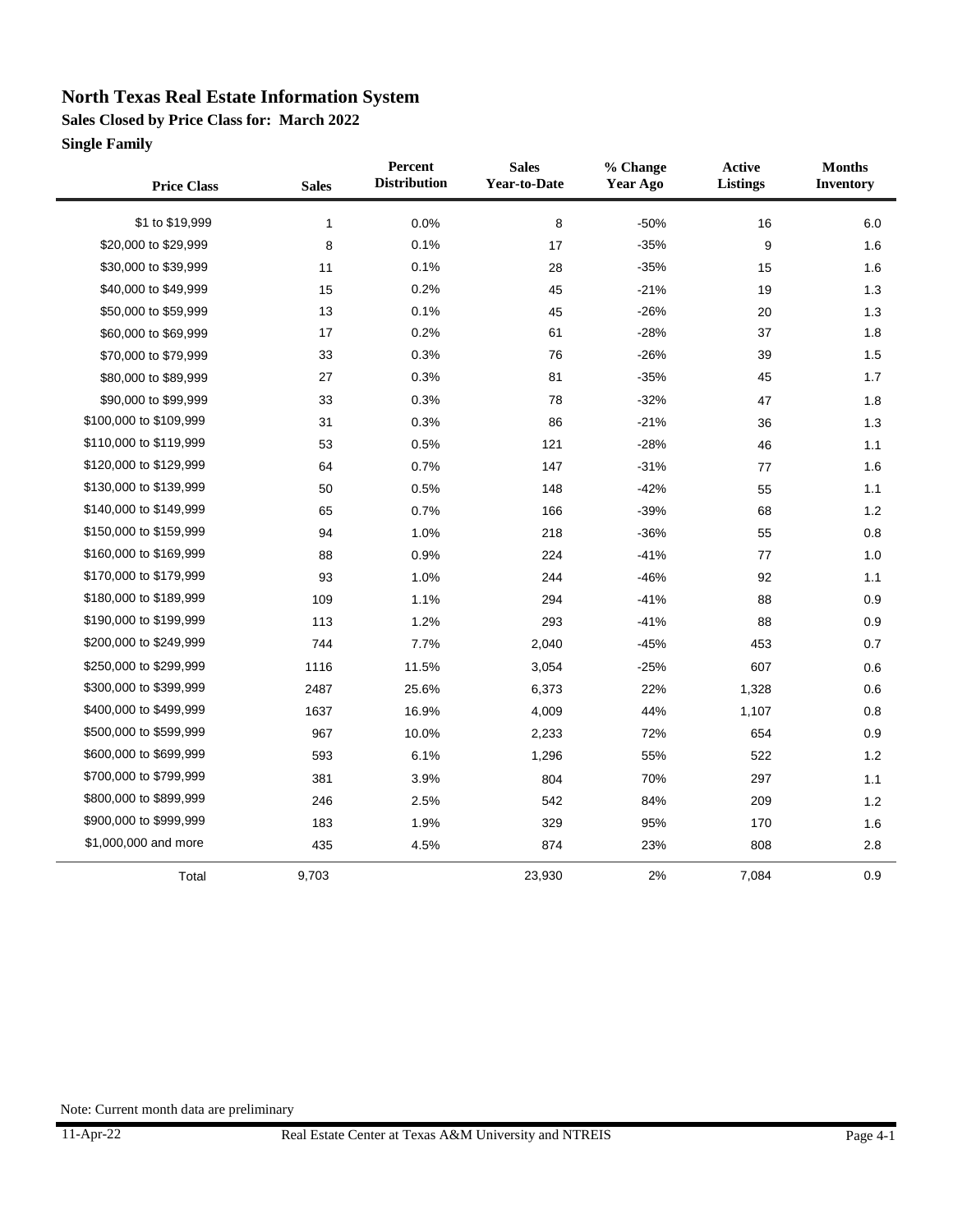**Sales Closed by Price Class for: March 2022**

**Condos and Townhomes**

| <b>Price Class</b>     | <b>Sales</b>   | Percent<br><b>Distribution</b> | <b>Sales</b><br><b>Year-to-Date</b> | % Change<br><b>Year Ago</b> | Active<br>Listings | <b>Months</b><br><b>Inventory</b> |
|------------------------|----------------|--------------------------------|-------------------------------------|-----------------------------|--------------------|-----------------------------------|
| \$1 to \$19,999        | $\pmb{0}$      | 0.0%                           | $\mathbf 0$                         |                             | $\pmb{0}$          |                                   |
| \$20,000 to \$29,999   | $\mathbf 0$    | 0.0%                           | $\mathbf 0$                         |                             | $\mathbf 0$        |                                   |
| \$30,000 to \$39,999   | 0              | 0.0%                           | 0                                   |                             | 0                  |                                   |
| \$40,000 to \$49,999   | 0              | 0.0%                           | $\mathbf 0$                         | $-100%$                     | 1                  |                                   |
| \$50,000 to \$59,999   | 1              | 0.1%                           | 5                                   | $-58%$                      | $\mathbf 0$        | 0.0                               |
| \$60,000 to \$69,999   | 1              | 0.1%                           | 3                                   | $-79%$                      | 0                  | 0.0                               |
| \$70,000 to \$79,999   | 1              | 0.1%                           | 6                                   | $-63%$                      | 4                  | 2.0                               |
| \$80,000 to \$89,999   | $\overline{7}$ | 0.9%                           | 15                                  | $-17%$                      | $\overline{2}$     | 0.4                               |
| \$90,000 to \$99,999   | 5              | 0.7%                           | 21                                  | 0%                          | 10                 | 1.4                               |
| \$100,000 to \$109,999 | 9              | 1.2%                           | 20                                  | $-20%$                      | 5                  | 0.8                               |
| \$110,000 to \$119,999 | 11             | 1.4%                           | 29                                  | $-17%$                      | $\overline{7}$     | 0.7                               |
| \$120,000 to \$129,999 | 15             | 2.0%                           | 24                                  | $-48%$                      | 5                  | 0.6                               |
| \$130,000 to \$139,999 | 13             | 1.7%                           | 34                                  | $-15%$                      | 6                  | 0.5                               |
| \$140,000 to \$149,999 | 12             | 1.6%                           | 32                                  | $-14%$                      | 6                  | 0.6                               |
| \$150,000 to \$159,999 | 12             | 1.6%                           | 41                                  | $-24%$                      | 1                  | 0.1                               |
| \$160,000 to \$169,999 | 24             | 3.1%                           | 46                                  | $-30%$                      | 8                  | 0.5                               |
| \$170,000 to \$179,999 | 14             | 1.8%                           | 51                                  | $4\%$                       | 6                  | 0.4                               |
| \$180,000 to \$189,999 | 21             | 2.8%                           | 52                                  | $-22%$                      | 6                  | 0.3                               |
| \$190,000 to \$199,999 | 15             | 2.0%                           | 35                                  | $-27%$                      | 8                  | 0.7                               |
| \$200,000 to \$249,999 | 99             | 13.0%                          | 268                                 | $3%$                        | 40                 | 0.4                               |
| \$250,000 to \$299,999 | 82             | 10.7%                          | 201                                 | $-21%$                      | 38                 | 0.6                               |
| \$300,000 to \$399,999 | 156            | 20.4%                          | 403                                 | $-3%$                       | 79                 | 0.6                               |
| \$400,000 to \$499,999 | 137            | 18.0%                          | 309                                 | 57%                         | 91                 | 0.9                               |
| \$500,000 to \$599,999 | 55             | 7.2%                           | 125                                 | 69%                         | 66                 | 1.6                               |
| \$600,000 to \$699,999 | 30             | 3.9%                           | 68                                  | 100%                        | 16                 | 0.7                               |
| \$700,000 to \$799,999 | 12             | 1.6%                           | 25                                  | 39%                         | 12                 | 1.4                               |
| \$800,000 to \$899,999 | 12             | 1.6%                           | 23                                  | 130%                        | 18                 | 2.3                               |
| \$900,000 to \$999,999 | 8              | 1.0%                           | 14                                  | 56%                         | $\mathbf 5$        | 1.1                               |
| \$1,000,000 and more   | 18             | 2.4%                           | 41                                  | 32%                         | 62                 | 4.5                               |
| Total                  | 763            |                                | 1,884                               | 2%                          | 502                | 0.8                               |